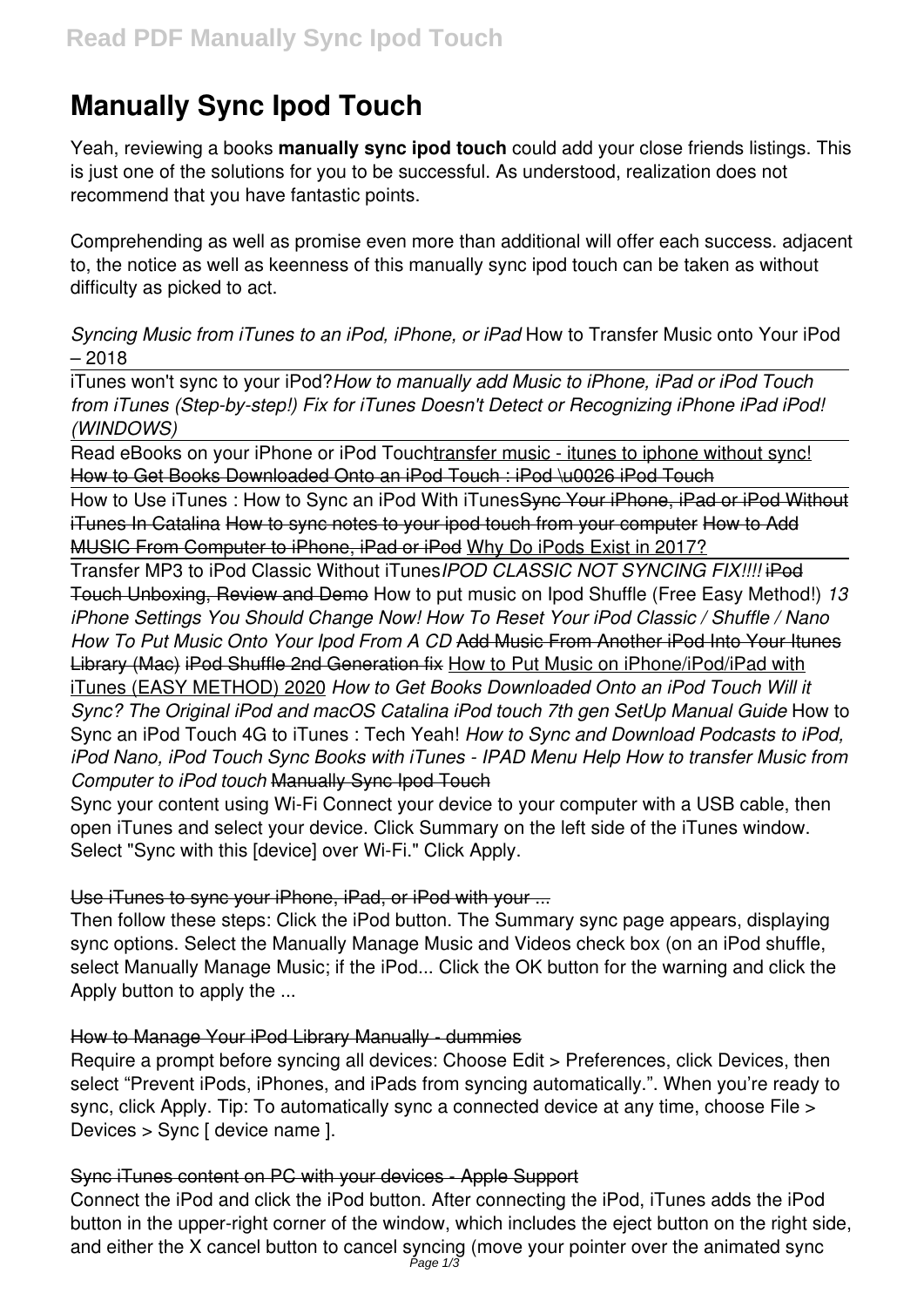icon to see the X if the iPod is syncing) or an iPod icon on the right side.

## How to Sync Your iPod with Your iTunes Library - dummies

If you don't want to erase the content on your iPod and start over with a new sync, you can opt to manually manage music on your iPod. You can also sync only specific content automatically. Do do so, select a content tab such as "Video" and choose automatic syncing. If you choose to sync only certain content, you will have to set up manual syncing for the rest of your iTunes content.

## 5 Ways to Sync Music to Your iPod - wikiHow

To explore the iPod touch User Guide, click Table of Contents at the top of the page, or enter a word or phrase in the search field. ... Sync iPod touch with your computer. Transfer files between iPod touch and your computer. Accessibility. Get started with accessibility features. Vision.

## iPod touch User Guide - Apple Support

The easiest way is to restart your program and devices, including iPod, computer and iTunes. To complete that, you need to close iTunes and then power off your computer and iPod. After that, you can power on your iPod and computer and go on to launch iTunes. Then you can check if your iPod sync to iTunes normally.

## iPod Won't Sync with iTunes? 10 Easy Solutions to Fix It!

Connect iPod Touch to a computer and choose the iPod on iTunes. If iTunes pops up with "iCloud Music Library is On", open your iPod Touch and turn off iCloud Music Library via Settings > Music. Check "Sync Music" and select "Entire music library" or "Selected playlists, artists, albums and genres".

## Ultimate Guide to iPod Won't Sync to iTunes Problems

contract Manually Sync Ipod Touch - edugeneral.org Connect the iPod and click the iPod button. After connecting the iPod, iTunes adds the iPod button in the upper-right corner of the window, which includes the eject button on the right side, and either the X cancel button to cancel syncing (move

## Manually Sync Apps Ipod Touch - hccc.suny.edu

Apple iPod touch 7th GenerationThe A10 Fusion chip brings up to twice the performance and three times better graphics to the new iPod touch -- while still de...

# iPod touch 7th gen SetUp Manual Guide - YouTube

2 How to Manually Sync Songs from iTunes to iPod. To manually transfer all your music files through iTunes, you need to change some configuration settings first. Step 1: Go to the summary tab which can be found on top of the main iTunes window. Step 2: Select the manually manage music option and confirm your selection by pressing apply.

# How to Easily Sync Music from iTunes to iPod

How to Sync iPod to iTunes Library: Plug-in your iPod to your machine Launch iTunes, tap on 'iPod' icon in the left corner above the 'Summary' tab you can check on device's storage capacity. Select the desired settings in the 'Options' tab.???There you can enable automatic iTunes launch, once iPod is connected.

## How to Sync iPod to iTunes Library + Alternative WAYS ...